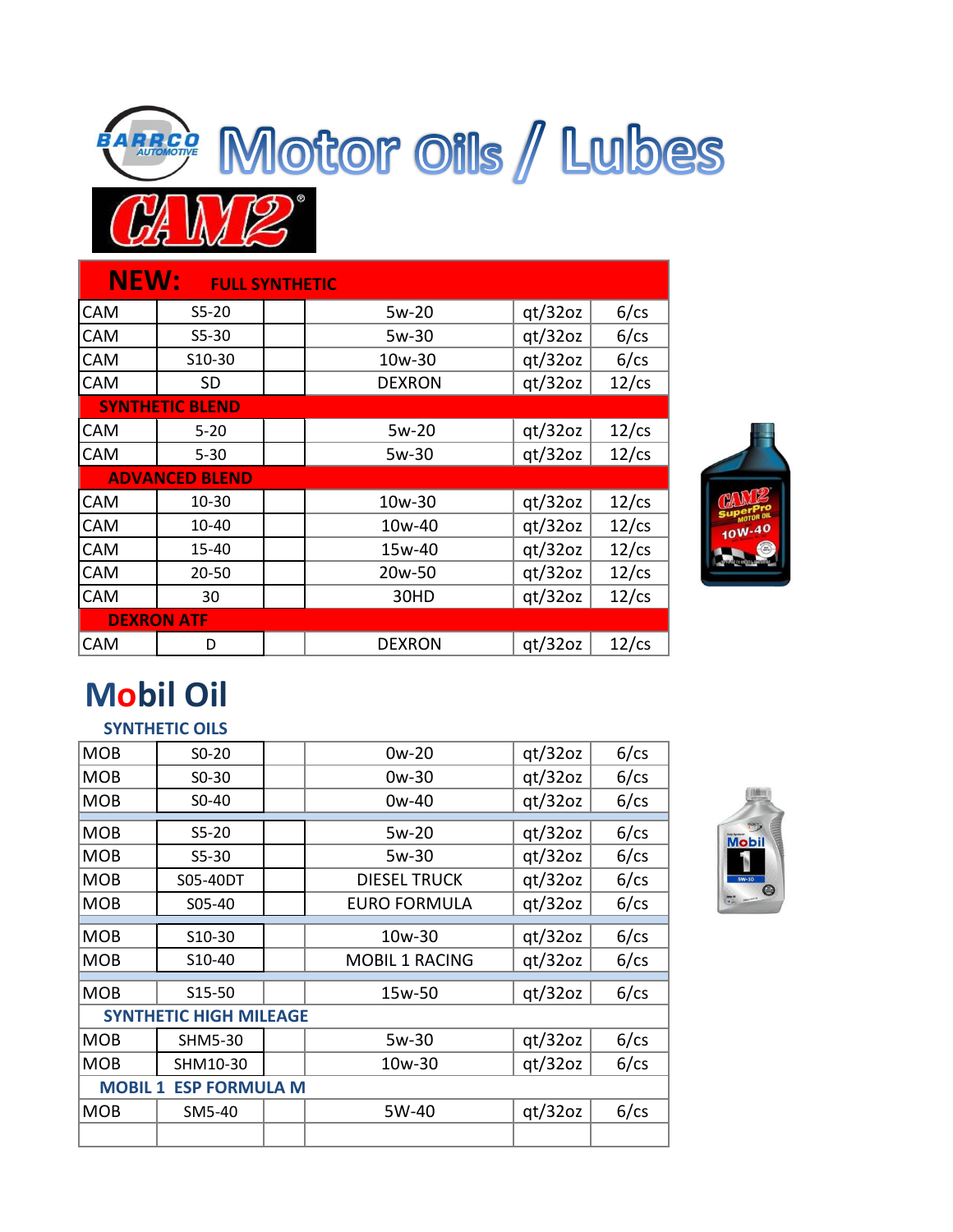|                      | <b>MOBIL CLEAN 5000</b> |  |                            |         |             |  |
|----------------------|-------------------------|--|----------------------------|---------|-------------|--|
| <b>MOB</b>           | $5 - 20$                |  | 5w-20                      | qt/32oz | $12$ / $cs$ |  |
| <b>IMOB</b>          | $5 - 30$                |  | $5w-30$                    | qt/32oz | $12$ /cs    |  |
| <b>MOB</b>           | $10 - 30$               |  | $10w - 30$                 | qt/32oz | $12$ /cs    |  |
| <b>MOB</b>           | 10-40                   |  | 10w-40                     | qt/32oz | $12$ /cs    |  |
| <b>MOBIL CLEAN</b>   |                         |  | <b>HIGH MILEAGE 5000</b>   |         |             |  |
| <b>MOB</b>           | HM5-30                  |  | 5W-30                      | qt/32oz | $6$ /cs     |  |
| <b>MOB</b>           | HM10-30                 |  | 10W-30                     | qt/32oz | 6/cs        |  |
| <b>MOB</b>           | HM10-40                 |  | 10W-40                     | qt/32oz | 6/cs        |  |
| <b>TRANNY FLUIDS</b> |                         |  |                            |         |             |  |
| <b>MOB</b>           | D                       |  | MOBIL ATF D/M              | qt/32oz | $12$ /cs    |  |
| <b>MOB</b>           | <b>DEXVI</b>            |  | <b>MOBIL DEXRON-VI ATF</b> | qt/32oz | $12$ /cs    |  |
| <b>MOB</b>           | <b>SD</b>               |  | SYNTHETIC FLUID            | qt/32oz | 6/cs        |  |



#### **PENNZOIL**

|               | <b>SYNTHETIC</b> Platinum-full synthetic |                  |         |      |
|---------------|------------------------------------------|------------------|---------|------|
| <b>PEN</b>    | S5W-20                                   | $5w-20$          | qt/32oz | 6/cs |
| <b>PEN</b>    | $S5-30$                                  | 5w-30            | qt/32oz | 6/cs |
| <b>PEN</b>    | $S5-40$                                  | 5w-40            | qt/32oz | 6/cs |
| <b>PEN</b>    | S10-30                                   | $10w - 30$       | qt/32oz | 6/cs |
| <b>DEXRON</b> |                                          |                  |         |      |
| <b>PEN</b>    | 159920                                   | multi car ATF    | qt/32oz |      |
| <b>PEN</b>    | <b>DEX VI</b>                            | late GM vehicles | qt/32oz | 6/cs |

## **SHELL MOTOR OILS**

|                      | <b>Synthetic Motor Oils</b> |                         |         |          |
|----------------------|-----------------------------|-------------------------|---------|----------|
| <b>SHL</b>           | $S5-20$                     | 5w-20                   | qt/32oz | $6$ /cs  |
| <b>SHL</b>           | $S5-30$                     | 5w-30                   | qt/32oz | 6/cs     |
| <b>SHL</b>           | S10-30                      | 10w-30                  | qt/32oz | 6/cs     |
| <b>Formula SHELL</b> |                             |                         |         |          |
| <b>SHL</b>           | $5 - 20$                    | 5w-20                   | qt/32oz | $12$ /cs |
| <b>SHL</b>           | $5 - 30$                    | 5w-30                   | qt/32oz | $12$ /cs |
| <b>SHL</b>           | 10-30                       | 10w-30                  | qt/32oz | $12$ /cs |
| <b>SHL</b>           | 10-40                       | 10w-40                  | qt/32oz | $12$ /cs |
| <b>SHL</b>           | 20-50                       | 20w-50                  | qt/32oz | $12$ /cs |
| <b>SHL</b>           | 30                          | 30 HD                   | qt/32oz | $12$ /cs |
|                      | <b>ROTELLA MOTOR OILS</b>   |                         |         |          |
| <b>SHL</b>           | 15-40                       | 15w-40                  | qt/32oz | $12$ /cs |
| <b>SHL</b>           | 15-40RG                     | 15w-40                  | gallon  | 3/cs     |
| <b>SHL</b>           | 5073790                     | 15w-40                  | gallon  | 3/cs     |
| <b>Dexron ATF</b>    |                             |                         |         |          |
| <b>SHL</b>           | <b>SPIRAX</b>               | DexrON III / Mercon/C-4 | qt/32oz | $12$ /cs |







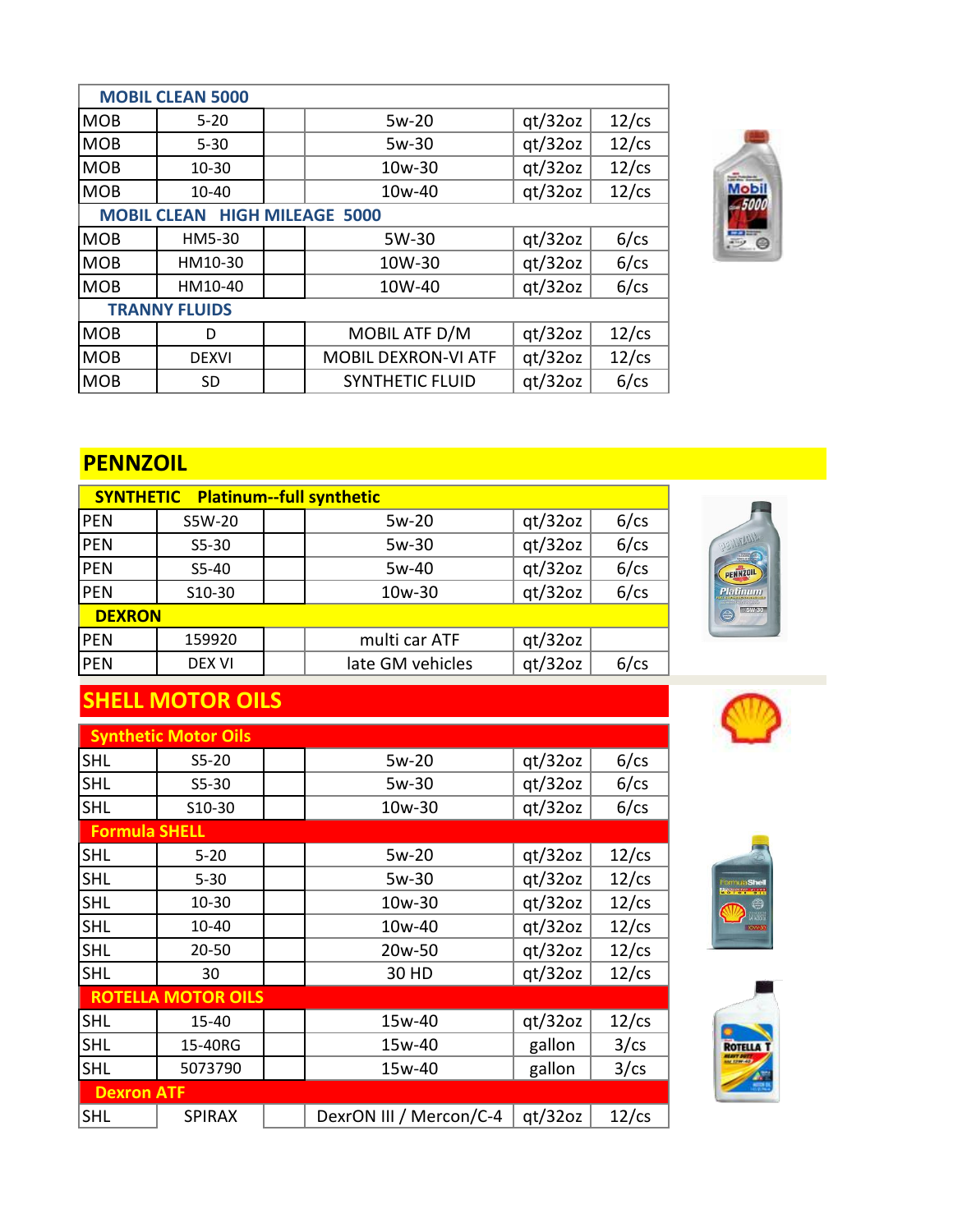| <b>SHL</b> | 5070558 |  | Multi Vehicle | qt/32oz |  |
|------------|---------|--|---------------|---------|--|
|------------|---------|--|---------------|---------|--|

|                      | WARREN MOTOR OILS         |                                    |         |             |
|----------------------|---------------------------|------------------------------------|---------|-------------|
| <b>WAR</b>           | $5 - 20$                  | 5W-20                              | qt/32oz | $12$ /cs    |
| <b>WAR</b>           | $5 - 30$                  | 5W-30                              | qt/32oz | $12$ /cs    |
| <b>WAR</b>           | 10-30                     | 10W-30                             | qt/32oz | $12$ /cs    |
| <b>WAR</b>           | 10-40                     | 10W-40                             | qt/32oz | $12$ /cs    |
| <b>WAR</b>           | 15-40                     | 15W-40                             | qt/32oz | $12$ /cs    |
| <b>WAR</b>           | 15-40G                    | 15W-40                             | gallon  | 3/cs        |
| <b>WAR</b>           | $20 - 50$                 | 20W-50                             | qt/32oz | $12$ /cs    |
|                      | <b>SINGLE WEIGHT OILS</b> |                                    |         |             |
| <b>WAR</b>           | 10ND                      | 10w NON DETERGENT                  | qt/32oz | $12$ /cs    |
| <b>WAR</b>           | 30ND                      | <b>30w NON DETERGENT</b>           | qt/32oz | $12$ /cs    |
| <b>WAR</b>           | 30HD                      | 30HD                               | qt/32oz | $12$ /cs    |
| <b>DEXRON III</b>    |                           |                                    |         |             |
| <b>WAR</b>           | D                         | <b>DexMerc DEXRON III</b>          | qt/32oz | $12$ / $cs$ |
| <b>BAR/CHAIN OIL</b> |                           |                                    |         |             |
| <b>WAR</b>           | 702277                    | <b>ITASCA GAL/BAR&amp;CHAIN OI</b> | gallon  | 6/cs        |



| <b>GEAR OILS</b> |        |                          |            |          |
|------------------|--------|--------------------------|------------|----------|
| <b>SUP</b>       | 75W90  | <b>SYNTHETIC GL-5</b>    | qt/32oz    | $12$ /cs |
| <b>SUP</b>       | 75W140 | SYNTHETIC GL-5 MT-1      | qt/32oz    | $12$ /cs |
| <b>WAR</b>       | GO32   | GL-5                     | qt/32oz    | $12$ /cs |
| <b>WAR</b>       | GO5    | <b>GEAR OIL 5 GALLON</b> | 5 gal pail | each     |

| <b>HYDRAULIC OILS</b> |            |                          |            |            |
|-----------------------|------------|--------------------------|------------|------------|
| <b>WAR</b>            | 2694827061 | <b>TRACTOR TRANNY</b>    | gallon     | $6$ / $cs$ |
| <b>WAR</b>            | 3035       | <b>TRACTOR HYD 303-5</b> | 5 gal pail | each       |
| <b>WAR</b>            | AW32/5     | <b>HYD OIL 5GAL EA</b>   | 5 gal pail | each       |
| <b>WAR</b>            | HO5-46     | HYD OIL 5GAL AW46        | 5 gal pail | each       |
|                       |            |                          |            |            |



| <b>WOL</b> | $5 - 20$        | 5w-50      | qt/32oz | $12$ /cs    |
|------------|-----------------|------------|---------|-------------|
| <b>WOL</b> | $5 - 30$        | $5w-30$    | qt/32oz | $12$ / $cs$ |
| <b>WOL</b> | $10 - 30$       | $10w-30$   | qt/32oz | $12$ / $cs$ |
| <b>WOL</b> | $10 - 40$       | $10w - 40$ | qt/32oz | $12$ /cs    |
| <b>WOL</b> | D               | Dexron     | qt/32oz | $12$ / $cs$ |
| <b>WOL</b> | <b>SYNMVATF</b> | Synthetic  | qt/32oz | $12$ /cs    |
|            |                 |            |         |             |